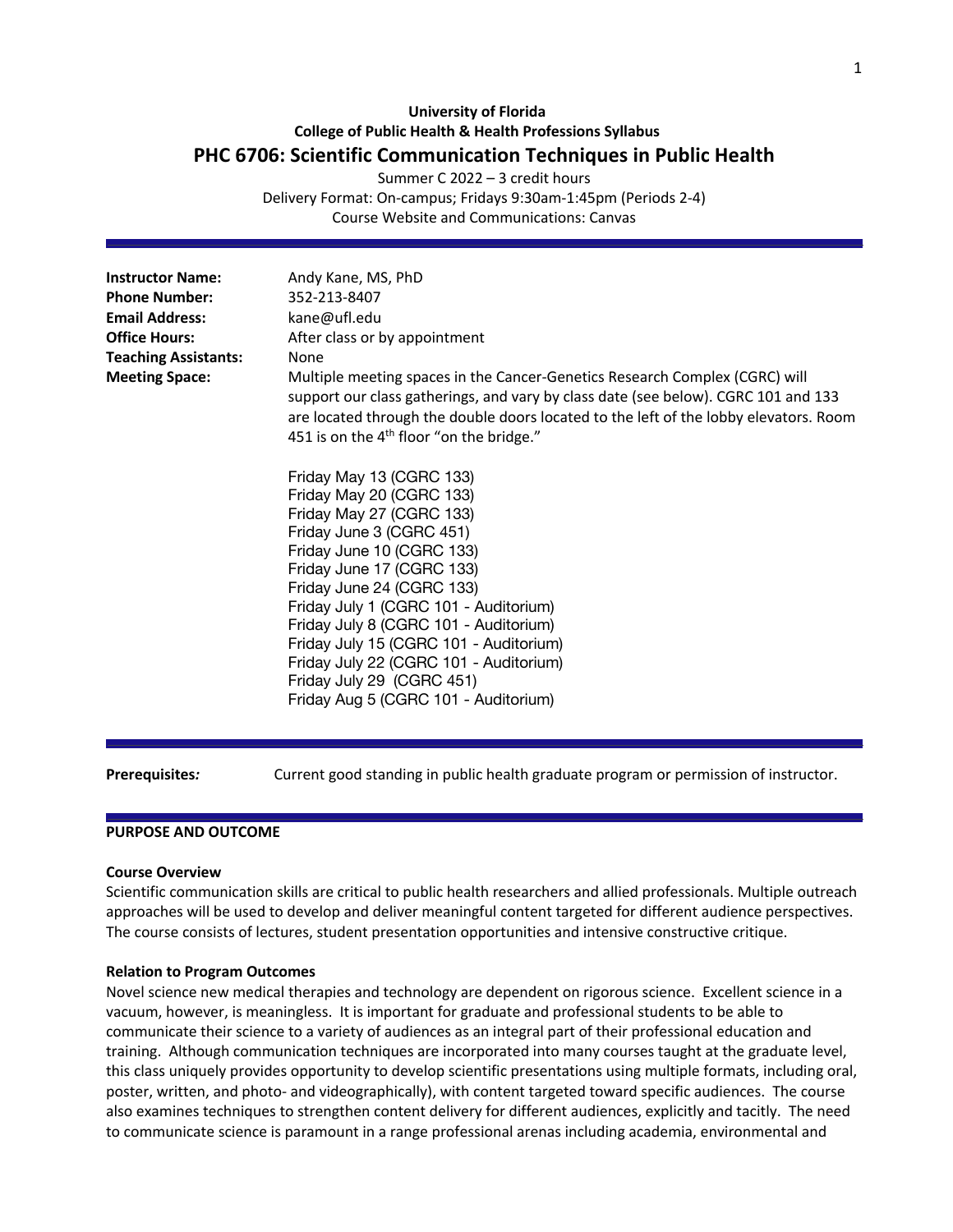public health, human and veterinary medicine, and in state and federal management. Excellence in communication has direct application at scientific meetings, developing manuscripts for professional journals, submitting successful grant applications, drafting resumes, interviewing, and sharing techniques with peers and the public. This course is designed to build communication proficiency by focusing on organizational skills, confidence building, application of appropriate techniques and technology, and providing presentation "flight time" with focus on public health and related topics.

Students are expected to be on time for all classes, and engage in all sessions and course activities. Each student is required to develop an oral and poster presentation on an assigned/approved topic. The approved topic will focus on some aspect of their own thesis or dissertation research, or another topic as agreed upon with the instructor. Additional in-class presentation assignments and critiques will also be included.

# **Course Objectives and/or Goals**

*Upon successful completion of this course students will be able to:*

- 1. Critically review scientific literature pertinent to public health and related fields;
- 2. Recognize the needs of different target audiences with focus on communicating what needs to be perceived, rather than what needs to be shared;
- 3. Integrate different graphical presentation styles that reveal data trends, and appropriately show cause and effect;
- 4. Organize and optimize presentation elements including the use of software tools (e.g., PowerPoint, Word, Photoshop, Spark, QuickTime);
- 5. Optimize delivery of presentations using technology and hardware;
- 6. Develop and deliver effective oral and poster scientific presentations;
- 7. Constructively critique oral scientific presentations;
- 8. Dialog with reporters and the media;
- 9. Organize and deliver well-synthesized scientific presentations, using oral, written and visual techniques on topics relevant to and public health and related fields.

# **Instructional Methods**

- 1. Lectures: Students are responsible for all the material presented in the course and assigned readings. This will be the main source of content in this course.
- 2. Readings and Resources. There is no required text, however supplementary readings and resources will be posted in the Canvas course shell. The reading list may be supplemented during the course.
- 3. Assessments: The primary assessments will be based on course attendance and engagement, and written, oral and visual presentation assignments developed and presented throughout the course.

# **What is expected of you?**

You are expected to actively engage in the course throughout the semester. You must come to class prepared by completing all out-of-class assignments. This preparation gives you the knowledge or practice needed to engage in higher levels of learning during the live class sessions. If you are not prepared for the face-to-face sessions, you may struggle to keep pace with the activities occurring in the live sessions, and it is unlikely that you will reach the higher learning goals of the course. Similarly, you are expected to actively participate in the live class. Your participation fosters a rich course experience for you and your peers that facilitates overall mastery of the course objectives.

# **DESCRIPTION OF COURSE CONTENT: COURSE SCHEDULE**

This course is taught as a series of modules, covering different aspects of communications styles and approaches. Each set of modules may contain lectures, external links, videos, discussions and required readings, as well as assignments. You are responsible for all course content regardless of the format. The topical Outline/Course Schedule below details the dates of content modules and assignments. This schedule is tentative based on guest lecturers and field class opportunities that may alter the dates/timing of some content delivery throughout the course.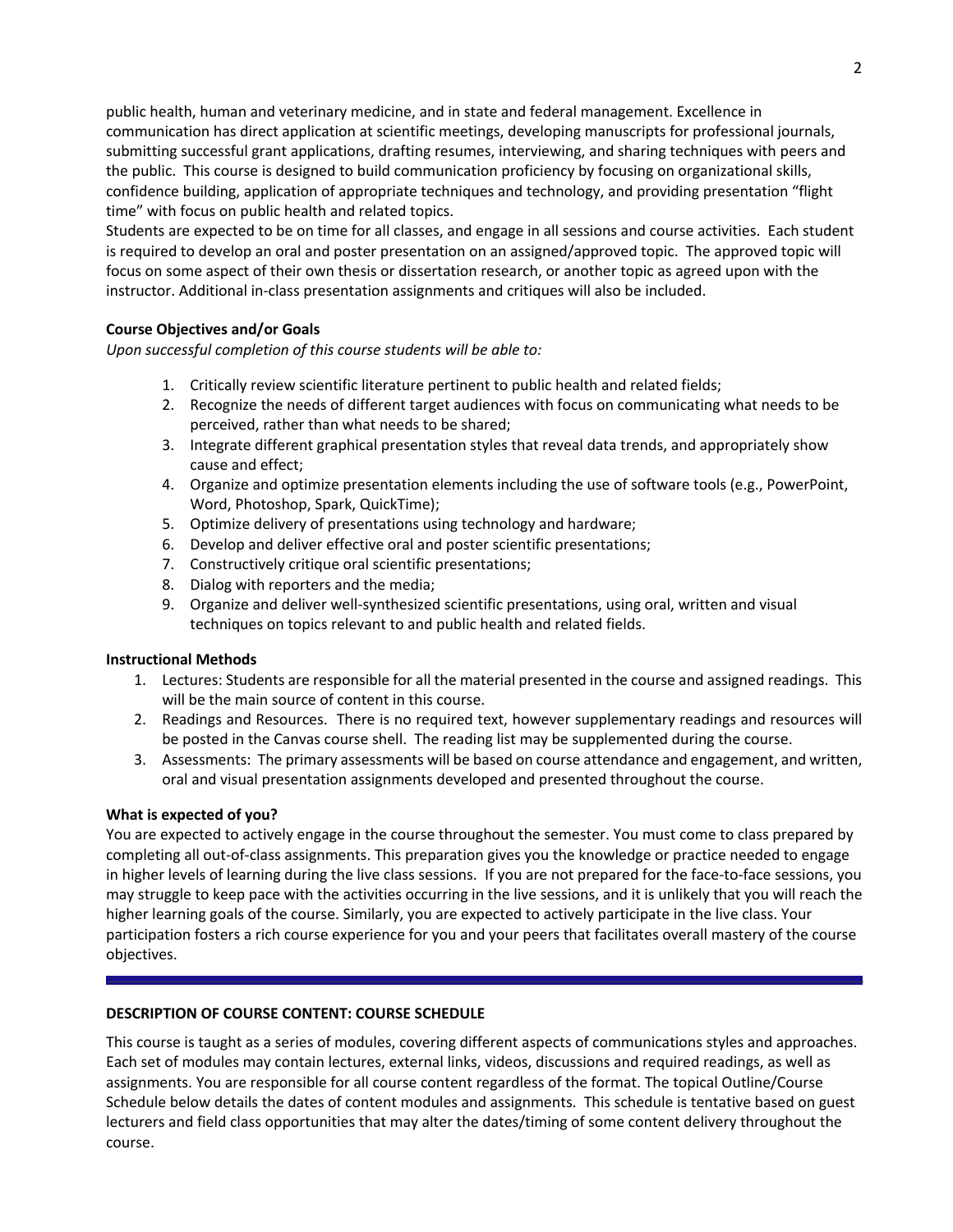| <b>Class</b><br>No. | <b>Lecture Title</b>                                                                                                                                                                          | Date 2019                        | <b>Assigments / Class Preparation</b>                                                                                                                                                            |  |  |  |  |
|---------------------|-----------------------------------------------------------------------------------------------------------------------------------------------------------------------------------------------|----------------------------------|--------------------------------------------------------------------------------------------------------------------------------------------------------------------------------------------------|--|--|--|--|
| $\mathbf{1}$        | Introductions, Course overview;<br>Assignments: Tailgate Talks, Structured<br>Interview Projects; Environmental<br>Journalism Projects; Poster Projects; and<br>Platform Presention Projects. | Week of<br>May 9th               | Assigned materials in Canvas.                                                                                                                                                                    |  |  |  |  |
| 2                   | Why we present; Presentation formats,<br>support hardware, software, multimedia;<br>Visualizing relationships with data                                                                       | Week of<br>May 16th              | Assigned materials in Canvas.<br>Upload Poster and Platform project titles and<br>rationale in Canvas 24h before class.                                                                          |  |  |  |  |
| 3                   | Interviewing and working with the media;<br>Tailgate Talks; Show us your data!<br>(Guest communicator)                                                                                        | Week of<br>May 23rd              | Assigned materials on Canvas.<br>Final poster and platform project titles and rationale<br>due 2 days before class. Upload graphs/articles for<br>critique 24h before class.                     |  |  |  |  |
| 4                   | Message targeting; Abstracting;<br>Environmental Journalism; Tailgate talks<br>(Guest Communicator)                                                                                           | Week of<br>May 30th              | Assigned materials on Canvas.<br>Interview Project subject and rationale<br>due 24h before class.                                                                                                |  |  |  |  |
| 5                   | Environmental Journalism field class<br>(location TBA)                                                                                                                                        | Week of<br>June 6 <sup>th</sup>  | Assigned materials on Canvas.<br>Env Journalism Project subject and rationale<br>due 24h before class.                                                                                           |  |  |  |  |
| 6                   | Interview Project<br>presentations and critiques                                                                                                                                              | Week of<br>June 13th             | Assigned materials on Canvas. Upload Final<br>Interview Project in Canvas 24h before class.                                                                                                      |  |  |  |  |
|                     | <b>Summer Break</b>                                                                                                                                                                           | Week of June 20 <sup>th</sup>    |                                                                                                                                                                                                  |  |  |  |  |
| 7                   | Env Journalism Project reviews<br>Tailgate talks<br>Show us your data!                                                                                                                        | Week of<br>June 27th             | Assigned materials on Canvas.<br>Upload draft Env Journalism Project due 2 days<br>before class. Upload graphs/articles for critique 24h<br>before class.                                        |  |  |  |  |
| 8                   | Poster Project reviews<br>Platform Presentation Project reviews<br>Poster and Platform abstracts                                                                                              | Week of<br>July 4 <sup>th</sup>  | Assigned materials on Canvas.<br>Upload draft posters and platform presentations for<br>review in Canvas 24h prior to class. Upload posters<br>and platform abstracts in Canvas 2d before class. |  |  |  |  |
| 9                   | Environmental Journalism Project<br>presentations and critiques<br>Tailgate talks                                                                                                             | Week of<br>July 11 <sup>th</sup> | Assigned materials on Canvas.<br>Upload Final Env Journalism Projects in Canvas 24h<br>before class. Upload constructive critique forms from<br>outside seminars/lectures.                       |  |  |  |  |
| 10                  | Environmental Journalism Project<br>presentations and critique<br>Tailgate talks                                                                                                              | Week of<br>July 18th             | Assigned materials on Canvas.                                                                                                                                                                    |  |  |  |  |
| 11                  | Poster presentations and critiques                                                                                                                                                            | Week of<br>July 25 <sup>th</sup> | Upload Final Poster PPT in Canvas 24h before class.<br>Bring critique forms to class. Instructor evals.                                                                                          |  |  |  |  |
| 12                  | Platform presentations and critiques                                                                                                                                                          | Week of<br>August 1st            | Upload Final Platform PPT in Canvas 24h before<br>class. Bring critique forms to class.                                                                                                          |  |  |  |  |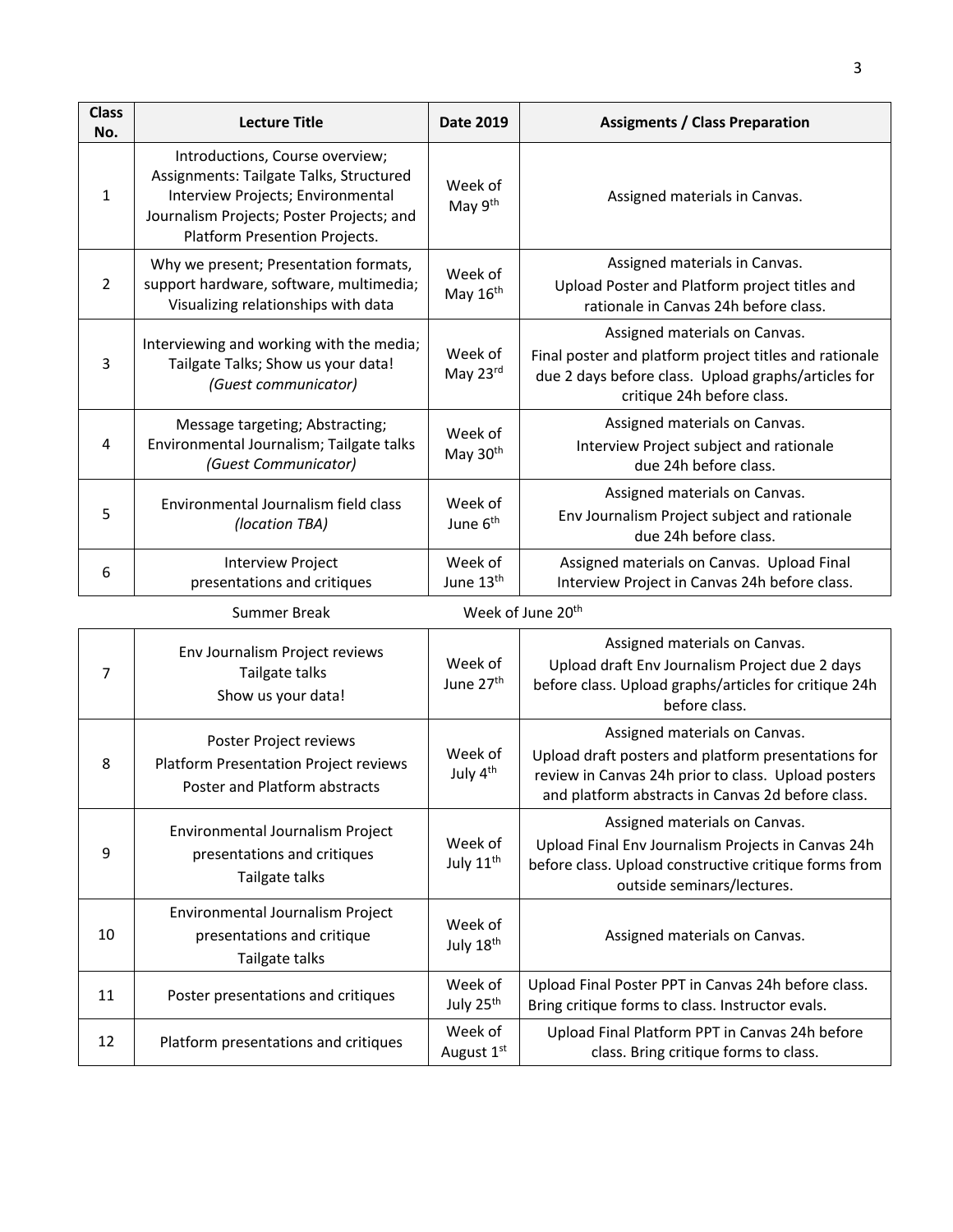# **Course Materials and Technology**

Handouts for lectures and other reading materials will be distributed in class, via email and the course Canvas shell. Students must have the ability to capture photographs (from their personal digital camera or cell phone) to support their presentation projects throughout the course. Students without a functional digital camera or camera-capable phone can request a digital camera loan from the instructor during the first week of class. Students are expected to have regular access to a computer with internet access and MS Office applications installed.

For technical support for this class, please contact the UF Help Desk at:

- Learning-support@ufl.edu
- (352) 392-HELP select option 2
- https://lss.at.ufl.edu/help.shtml

## **ACADEMIC REQUIREMENTS AND GRADING**

#### **General information**

Assignments are to be turned in as Word, PowerPoint, Acrobat pdf files, or jpeg or movie files as directed, unless otherwise indicated. Assignments must be uploaded into Canvas two days prior to class (or as otherwise indicated in writing), and be concisely labeled with students' name, project and date submitted (e.g., **joshua\_interview\_052217.mov** or **maryk\_posterabstract\_070717.docx**). Feedback on assignments will be provided in class, and sometimes by email. Students are encouraged to meet with the instructor for individual feedback outside the classroom. If you have unexpected issues with Canvas, you should email the assignment to the instructor directly. Assignments are individual projects and shared work may be treated as a form of plagiarism. Assignments may be required to be submitted via Turnitin in this course (this will be done automatically in the Canvas Assignment). This tool will pick up any passages in students' work that come from another source, and the Turnitin system will provide a report back to the student. Some similarity is expected and unavoidable, however if large portions are copied from other sources, this will be as considered plagiarism.

The Canvas assignment tool will notify you confirming the submission of your assignment. Check your UF email daily for these and other email notices from the course site. If you do not receive an email confirmation within 2 hours of submission, please return to the site and resubmit your assignment. It is a student's responsibility to verify that they turn in assignments on time and that they turn in the CORRECT assignment attachment. Take a few moments to open your submitted attachment and verify that you have submitted to correct file.

#### **Course Requirements/Evaluation/Grading**

Students will be evaluated based on class attendance and participation (15%), Interview Project submissions and presentations (15%), Environmental Journalism Project submissions and presentations (20%), Poster Project submissions and presentation (15%), Platform Project submissions and presentation (20%), and other presentations (i.e., Tailgate Talks, Poster and Platform Abstracts, and other course assignments (15%).

#### **Attendance and Participation, and Class Preparation (15%, 150 points)**

Class attendance and participation amounts to students being prepared to full participation and attendance at every session. Unexcused absences or lack of participation in any class session reduces 25 points out of 150 points assigned to this 15% of your grade. In addition to attendance and participation, students must demonstrate that they prepared for each class beforehand (through submitting assignments completely and on time, and through the quality of interactions and contributions with the class and the instructor.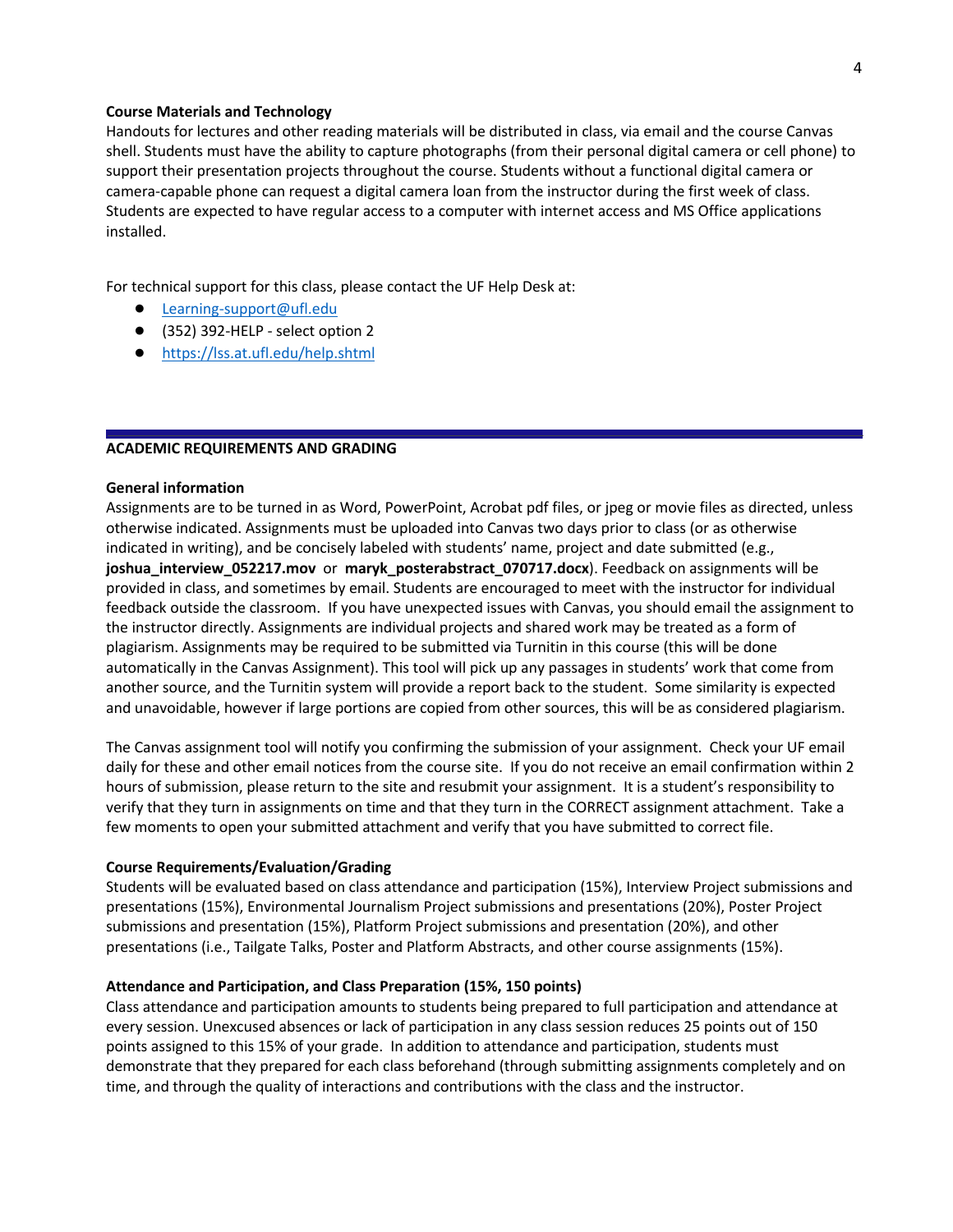Class participation is important for several reasons. Your level of participation in this discussion-based course is the best gauge of subject matter preparation and thoughtfullness. Moreover, as a graduate-level course, students are encouraged to actively think through challenges, and it is important to hear viewpoints from colleagues with different academic backgrounds and life-experiences. Class participation is basaed on each student contributing at least one constructive commentary, and/or providing relevant input that supports subject matter being discussed that day. The instructor will maintain a tally (yes/no) and moderate the discussion so each student is given ample opportunity to participate in each lecture. If you cannot attend a class for medical or other excused reasons (see UF Attendance Policies), you must contact the instructor prior to class. You will be responsible for getting missed materials through the course Canvas shell, and any notes or recordings taken from by another registered student in the class. Classes cannot be made up. During class, use of cell phones or engagement with social media that is unrelated to in-class activites is not allowed, and may result a minimum 10 point reduction in participation points.

# **Interview Project (15%, 150 points)**

Students produce a scientific interview, like a news interview report, that recorded and presented videographically. Grading is based on choosing a good subject with a clear and meaningful rationale for the interview (25 points), depth of research done to bring out best science information and keep it interesting (25 points), well-thought out interview questions (25 points), storyline logic and flow (25 points), videography (25 points) and classroom presentation of the interview vignette, along with proper file name for assignment uploads to Canvas (25 points).

# **Environmental Journalism Project (20%, 200 points)**

Students produce a stand-alone, graphically-driven, compelling environmental journalism story focusing on an environmental health issue (or other issue as approved by instructor) using Adobe Spark or other approved development/presentation software. Grading is based on development and timely submission of a clear and meaningful topic and draft presentation (30 points), with content reflecting depth of research effort that supports an interesting, focused storyline, accuracy and credibility (50 points). Use of appropriate photographs to capture storyline (30 points), quality of photographs to make the story compelling (30 points), evidence of good storyboarding based on logical flow and placement of graphic elements (30 points), and classroom presentation of the environmental journalism product, along with proper file name for assignment uploads to Canvas (30 points).

# **Poster Presentation Project (15%, 150 points)**

Students develop a stand-alone scientific poster on an approved topic using PowerPoint. Topics can be related to the students' thesis or dissertation, but cannot be a reiteration of a previously-developed or an existing poster presentation (i.e., must be novelly developed for this class). Grading is based on development and timely submission of an approved project topic, title and draft presentation (20 points), descriptive/attractive/concise title (25 points), clear, singular content focus (20%), visually attractive and appropriate graphs/graphics/ photographs to support the story (50 points), mechanical art treatment (appropriate text/fonts, color scheme, layout and use of space (50 points), along with proper file name for assignment uploads to Canvas (10 points).

# **Platform Presentation Project (20%, 200 points)**

Students develop an oral, platform scientific talk that is 12-15 minutes long (pending on class size), on an approved topic, and present it to the class using PowerPoint and other media elements as appropriate. Topics can be related to the students' thesis or dissertation, but cannot be a reiteration of a previously-developed oral presentation (i.e., must be novelly developed for this class). Grading is based on development of an approved project topic, title and draft presentation (15 points), on submission of the final PPT presentation file that is properly named for upload into Canvas (15 points), descriptive/attractive/concise title (20 points), clear, singular focus with no more than three supporting elements (20%), use of visually attractive and appropriate graphs/graphics (30 points), effective use of the "slide canvas" (appropriate text/fonts, color scheme, layout and use of space, 50 points), presentor style (dress, use of body, hands, voice quality and projection, use of room space/podium, use of microphone(s) and other room technology (50 points).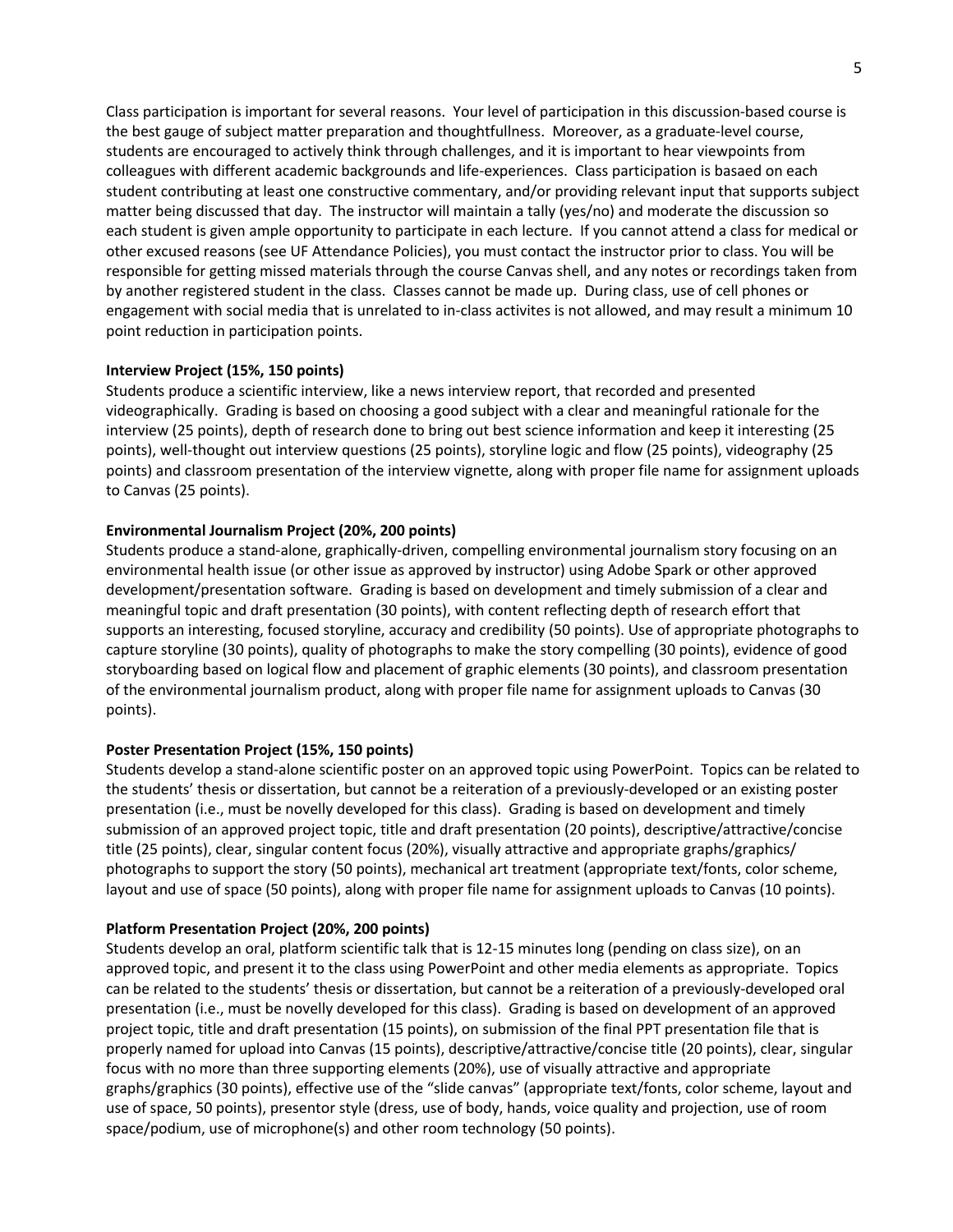# **Other Presentations (15%, 150 points)**

Students will have several opportunites to gain additional presentation "flight time" by giving two or more brief Tailgate Talks (planned, sometimes impromptu) based on connecting and relating content to an audience, following the flow rubric provided, and sharing something meaningful and memorable (50 points), submit timely, concise written abstracts with logical flow and content for their poster and platform presentations (50 points), submit graphics and journal articles "for class necropsy" as assigned and contribute to in-class critique and discussion (25 points), on-time submission of constructive critique forms for external seminars/lectures as well as in-class presentations, as well as any other course assignments (25 points).

## **Exams and Quizes**

There are no exams in this course.

# **Course Grading**

| <b>Requirement</b>                   | <b>Points</b> | <b>Percentage of Total</b><br><b>Points</b> | Due date            |
|--------------------------------------|---------------|---------------------------------------------|---------------------|
| Attendance, Class Participation      | 150           | 15%                                         | See Course Schedule |
| Interview Project                    | 150           | 15%                                         | See Course Schedule |
| Environmental Journalism Project     | 200           | 20%                                         | See Course Schedule |
| Tailgate Talks, Abstracts, Other     | 150           | 20%                                         | See Course Schedule |
| <b>Poster Presentation Project</b>   | 150           | 15%                                         | See Course Schedule |
| <b>Platform Presentation Project</b> | 200           | 15%                                         | See Course Schedule |

# **Point system used (i.e., how do course points translate into letter grades). Example:**

| Percentage<br>of Points<br>Earned | $93 -$<br>100% | $90 -$<br>92% | $87 -$<br>89% | $83-$<br>86% | $80 -$<br>82% | 77-<br>79% | 73-<br>76% | 70-<br>72% | $67 -$<br>69% | 63-<br>66% | 60-<br>62% | <b>Below</b><br>62% |
|-----------------------------------|----------------|---------------|---------------|--------------|---------------|------------|------------|------------|---------------|------------|------------|---------------------|
| <b>Points</b>                     | 1000-          | $929 -$       | 899-          | 869-         | 829-          | 799-       | 769-       | 729-       | 699-          | 669-       | 629-       | <b>Below</b>        |
| Earned                            | 930            | 900           | 870           | 830          | 800           | 770        | 730        | 700        | 670           | 630        | 600        | 600                 |
| Letter<br>Grade                   | A              | А-            | $B+$          | B            | <b>B-</b>     | $C+$       |            | $C-$       | D+            | D          | D-         |                     |

Please be aware that a C- is not an acceptable grade for graduate students. The GPA for graduate students must be 3.0. in all 5000 level courses and above to graduate. A grade of C counts toward a graduate degree only if a sufficient number of credits in courses numbered 5000 or higher have been earned with a B+ or higher.

| Letter<br>Grade        | A   | А-   | B+   | Ð<br>D | <b>B-</b> | $C+$ | ∼   | ◠<br>$\sim$ | D+   |     | D-   | -   | <b>WF</b> |     |
|------------------------|-----|------|------|--------|-----------|------|-----|-------------|------|-----|------|-----|-----------|-----|
| Grade<br><b>Points</b> | 4.0 | 3.67 | 3.33 | 3.0    | 2.67      | 2.33 | 2.0 | 1.67        | 1.33 | 1.0 | 0.67 | 0.0 | 0.0       | 0.0 |

More information on UF grading policy may be found at: http://gradcatalog.ufl.edu/content.php?catoid=10&navoid=2020#grades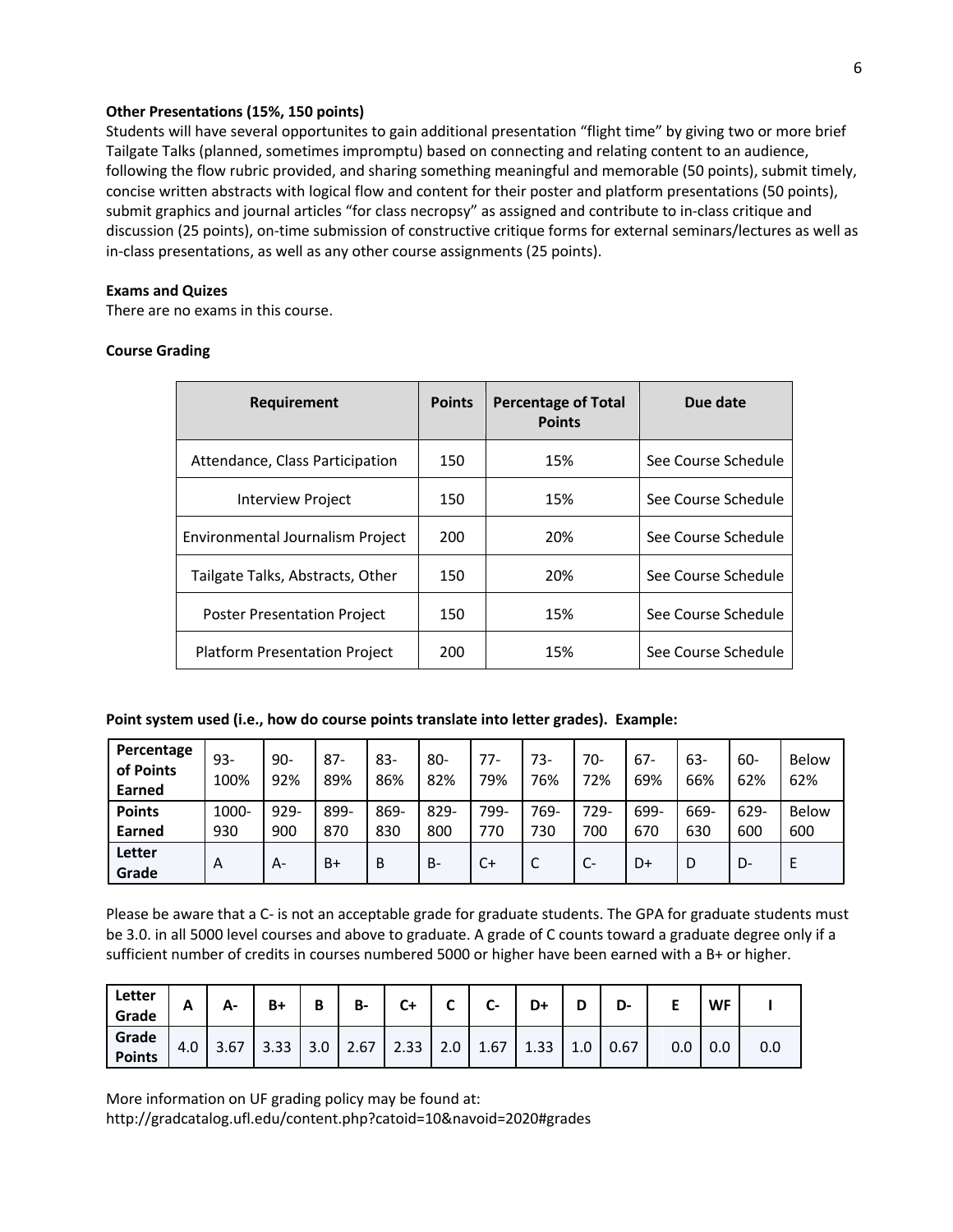#### **Policy Related to Make up Work**

Any requests for make-ups or late submittal due to technical issues MUST be accompanied by the ticket number received from LSS when the problem was reported to them. The ticket number will document the time and date of the problem.

#### **Policy Related to Required Class Attendance**

Attendance is required for all classes since the course uses a heuristic approach to appreciating multiple forms of interpersonal communication dynamics for various audiences. Students are expected to attend all classes on time, and be prepared to participate in all class activities. *NB: Since this three-credit course meets only once per week during Summer C, one missed class day is equivalent to missing three classes.* Unexcused absences without prior communication with the instructor, and late assignment submissions, will affect a portion of your grade. Students who cannot attend a class are expected to access missed class content from another student in the class and turn in assignments by posted due dates. Personal issues with respect to class attendance or fulfillment of course requirements will be handled on an individual basis. Note that all faculty are bound by the UF policy for excused absences.

Excused absences must be consistent with university policies in the Graduate Catalog (http://gradcatalog.ufl.edu/content.php?catoid=10&navoid=2020#attendance) and require appropriate documentation. Additional information can be found here: https://catalog.ufl.edu/ugrad/current/regulations/info/attendance.aspx

#### **STUDENT EXPECTATIONS, ROLES, AND OPPORTUNITIES FOR INPUT**

#### **Expectations Regarding Course Behavior**

You are expected to maintain a civil tone and respect the opinions of other posters. While commenting on others' posts is encouraged, aggressive or patronizing tone and language are unacceptable and may result in the loss of your posting and discussion privileges.

#### **Communication Guidelines**

You are required to contact the professor by email using the instructor's UF email address (KANE@UFL.EDU) for clarification and assistance with the course material and the assignments, and for special issues that may arise. Weekday morning/daytime (US Eastern Time) emails have the best chances of being answered quickly (i.e., within 24-48 hours).

#### **Academic Integrity**

Students are expected to act in accordance with the University of Florida policy on academic integrity. As a student at the University of Florida, you have committed yourself to uphold the Honor Code, which includes the following pledge: "**We, the members of the University of Florida community, pledge to hold ourselves and our peers to the highest standards of honesty and integrity**."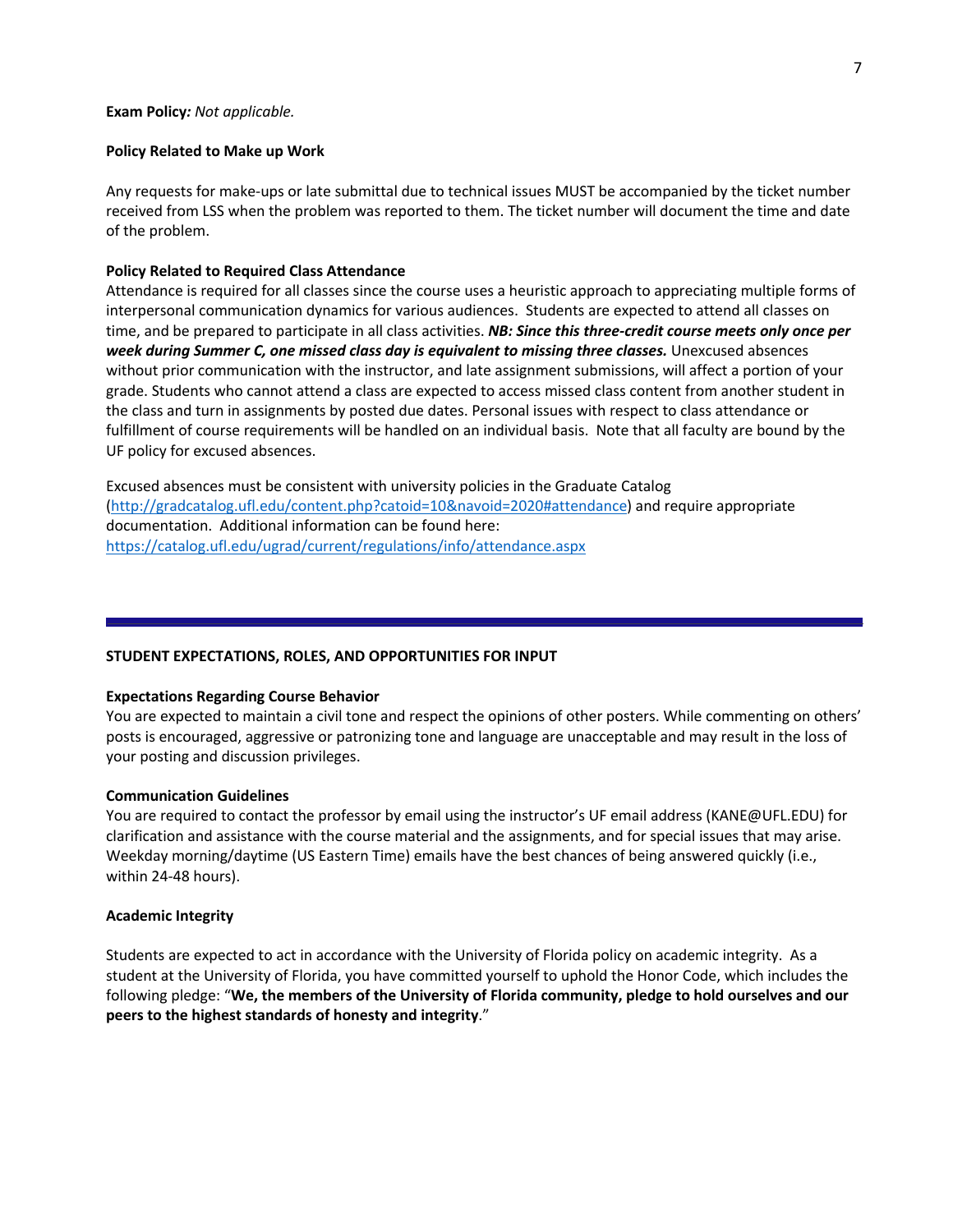You are expected to exhibit behavior consistent with this commitment to the UF academic community, and on all work submitted for credit at the University of Florida, the following pledge is either required or implied:

# **"On my honor, I have neither given nor received unauthorized aid in doing this assignment."**

It is your individual responsibility to know and comply with all university policies and procedures regarding academic integrity and the Student Honor Code. Violations of the Honor Code at the University of Florida will not be tolerated. Violations will be reported to the Dean of Students Office for consideration of disciplinary action. For additional information regarding Academic Integrity, please see Student Conduct and Honor Code or the Graduate Student Website for additional details:

# https://www.dso.ufl.edu/sccr/process/student-conduct-honor-code/ http://gradschool.ufl.edu/students/introduction.html

Please remember cheating, lying, misrepresentation, or plagiarism in any form is unacceptable and inexcusable behavior.

## **Online Faculty Course Evaluation Process**

Students are expected to provide feedback on the quality of instruction in this course by completing online evaluations at https://evaluations.ufl.edu. Evaluations are typically open during the last two or three weeks of the semester, but students will be given specific times when they are open. Summary results of these assessments are available to students at https://evaluations.ufl.edu/results/.

## **Policy Related to Guests Attending Class:**

Only registered students are permitted to attend class. However, we recognize that students who are caretakers may face occasional unexpected challenges creating attendance barriers. Therefore, by exception, a department chair or his or her designee (e.g., instructors) may grant a student permission to bring a guest(s) for a total of two class sessions per semester. This is two sessions total across all courses. No further extensions will be granted. Please note that guests are **not** permitted to attend either cadaver or wet labs. Students are responsible for course material regardless of attendance. For additional information, please review the Classroom Guests of Students policy in its entirety. Link to full policy:

http://facstaff.phhp.ufl.edu/services/resourceguide/getstarted.htm

## **SUPPORT SERVICES**

## **Accommodations for Students with Disabilities**

If you require classroom accommodation because of a disability, it is strongly recommended you register with the Dean of Students Office http://www.dso.ufl.edu within the first week of class or as soon as you believe you might be eligible for accommodations. The Dean of Students Office will provide documentation of accommodations to you, which you must then give to me as the instructor of the course to receive accommodations. Please do this as soon as possible after you receive the letter. Students with disabilities should follow this procedure as early as possible in the semester. The College is committed to providing reasonable accommodations to assist students in their coursework.